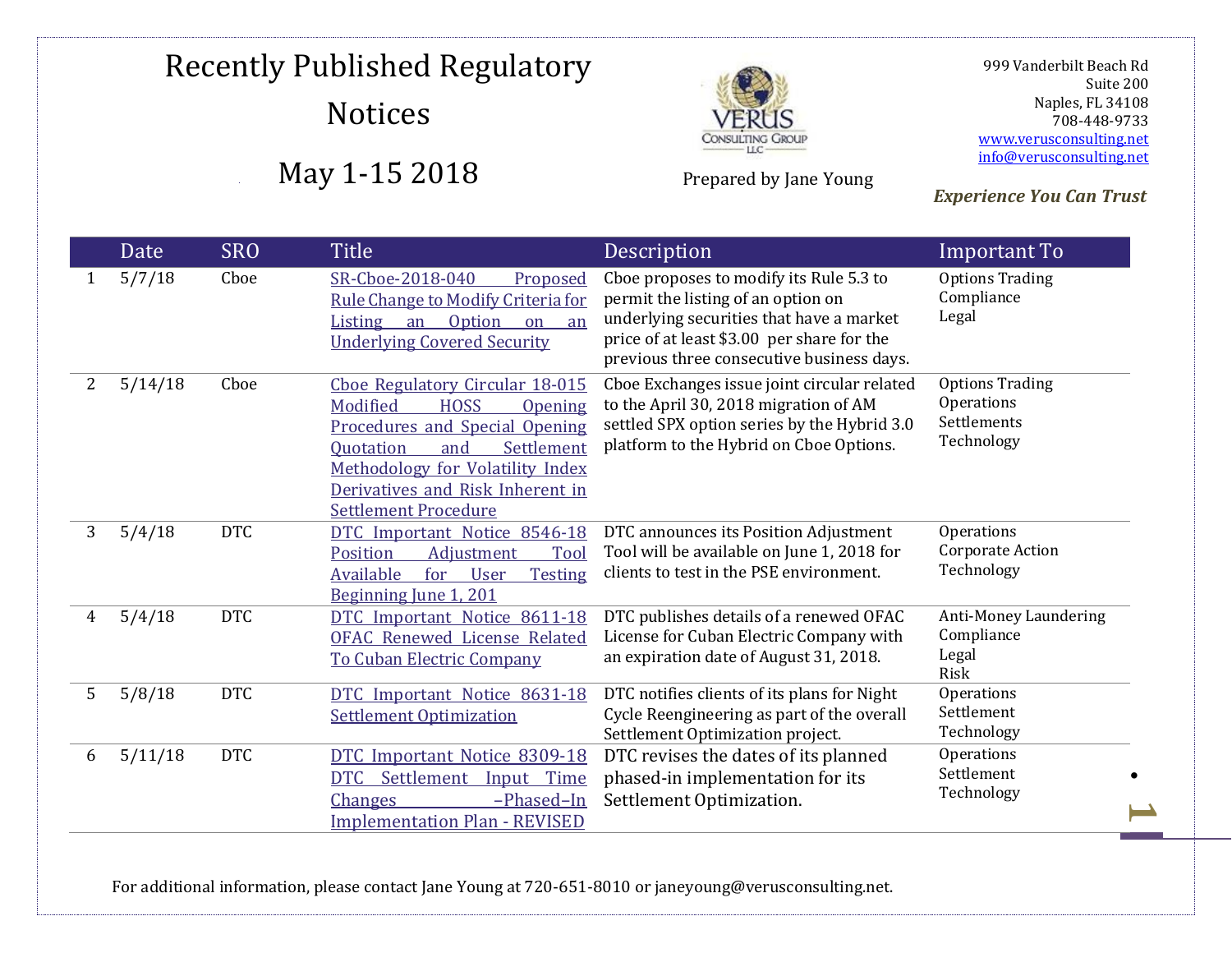

Prepared by Jane Young

 999 Vanderbilt Beach Rd Suite 200 Naples, FL 34108 708-448-9733 [www.verusconsulting.net](http://www.verusconsulting.net/) [info@verusconsulting.net](mailto:info@verusconsulting.net)

#### *Experience You Can Trust*

|    | Date    | <b>SRO</b>   | <b>Title</b>                                                                                                                                                                                                                                                              | Description                                                                                                                                                                                                                 | Important To                                                                          |
|----|---------|--------------|---------------------------------------------------------------------------------------------------------------------------------------------------------------------------------------------------------------------------------------------------------------------------|-----------------------------------------------------------------------------------------------------------------------------------------------------------------------------------------------------------------------------|---------------------------------------------------------------------------------------|
| 7  | 5/14/18 | <b>DTC</b>   | DTC Important Notice 8692-18<br>Destruction of Non-Transferable<br><b>Securities Certificates</b>                                                                                                                                                                         | DTC issues list of non-transferable<br>securities set for destruction on or after<br>August 15, 2018.                                                                                                                       | Operations<br><b>Stock Record</b><br>Legal                                            |
| 8  | 5/15/18 | <b>DTC</b>   | DTC Important Notice 8696-18<br><b>Business Continuity and Disaster</b><br><b>Recovery - Testing Dates</b>                                                                                                                                                                | DTCC issues notice of its Reg SCI testing<br>plans for a pre-test scheduled for August<br>18, 2018 and the test on October 13, 2018.                                                                                        | <b>Business Continuity</b><br>Operations<br>Technology                                |
| 9  | 5/8/18  | <b>FICC</b>  | SR-FICC-2018-004 Update<br>the<br>Government Securities Division<br>Rulebook and the<br>Mortgage-<br><b>Backed</b><br>Securities<br><b>Division</b><br>Clearing Rules to Introduce a<br>Floor to the Calculation of the<br>Fails Charges and Make Other<br><b>Changes</b> | FICC files rule change proposing several<br>changes to its Government and Mortgage-<br>Backed Securities division fail charges.                                                                                             | <b>Fixed Income Trading</b><br>Operations<br>Settlements<br><b>Risk</b><br>Technology |
| 10 | 5/9/18  | <b>FICC</b>  | FICC Important Notice GOV416-<br><b>18 Capped Contingency Liquidity</b><br>Facility ("CCLF")                                                                                                                                                                              | FICC's will require each Netting Member to<br>execute a CCLF Officer's Certificate to<br>certify that the Member has incorporate<br>the individual Total Amount into their<br>liquidity plans.                              | Operations<br>Settlements<br><b>Fixed Income Trading</b><br>Risk<br>Technology        |
| 11 | 5/2/18  | <b>FINRA</b> | FINRA Regulatory Notice 18-17<br>the Sanction<br><b>FINRA</b><br><b>Revises</b><br>Guidelines                                                                                                                                                                             | FINRA revises its Sanction Guidelines to<br>instruct adjudicators to consider customer-<br>initiated arbitrations during the<br>disciplinary process when those<br>arbitrations result in adverse awards or<br>settlements. | Compliance<br>Legal                                                                   |

For additional information, please contact Jane Young at 720-651-8010 or janeyoung@verusconsulting.net.

**2**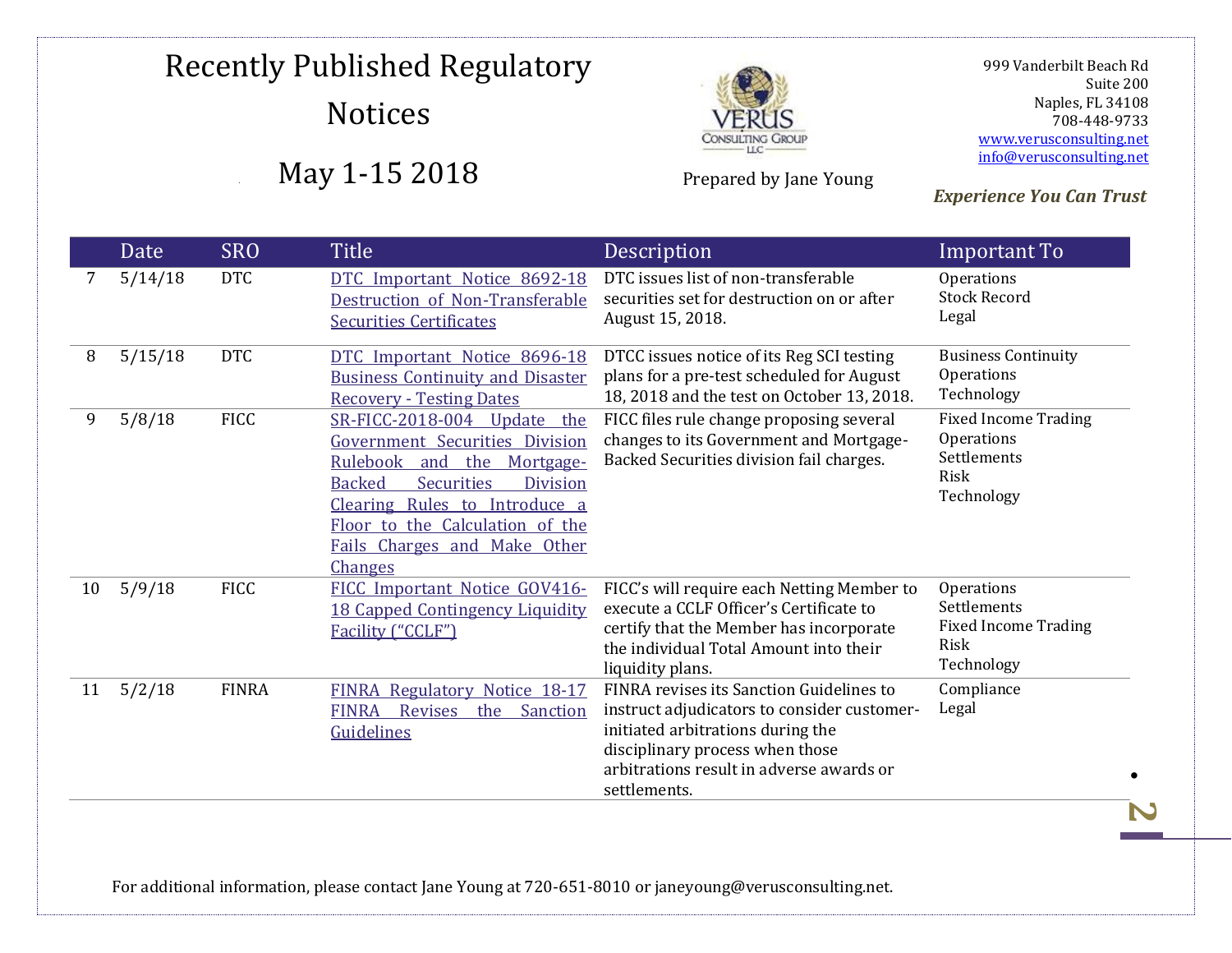

Prepared by Jane Young

 999 Vanderbilt Beach Rd Suite 200 Naples, FL 34108 708-448-9733 [www.verusconsulting.net](http://www.verusconsulting.net/) [info@verusconsulting.net](mailto:info@verusconsulting.net)

*Experience You Can Trust*

|    | Date    | <b>SRO</b>   | <b>Title</b>                                                                                                                                                                                  | Description                                                                                                                                                                                                                                                  | Important To                                                                          |
|----|---------|--------------|-----------------------------------------------------------------------------------------------------------------------------------------------------------------------------------------------|--------------------------------------------------------------------------------------------------------------------------------------------------------------------------------------------------------------------------------------------------------------|---------------------------------------------------------------------------------------|
| 12 | 5/3/18  | <b>FINRA</b> | FINRA Regulatory Notice 18-18<br>FINRA Extends Effective Date of<br>Margin<br><b>Requirements</b><br>for<br><b>Covered Agency Transactions</b>                                                | FINRA has extended the effective date of<br>certain components of the amendments to<br>its Rule 4210 to establish margin<br>requirements for Covered Agency<br>Transactions until March 25, 2019.                                                            | Gov't Bond Trading<br>Operations<br>Margin<br>Settlements<br>Technology<br>Compliance |
| 13 | 5/3/18  | <b>FINRA</b> | FINRA Regulatory Notice 18-19<br>FINRA Amends Rule 3310 to<br>Conform to FinCEN's Final Rule<br>Due<br>Diligence<br>Customer<br>on<br>Financial<br><b>Requirements</b><br>for<br>Institutions | FINRA has filed for immediate effectiveness<br>amendments to its Rule 3310 (Anti-Money<br>Laundering Compliance Program) to reflect<br>the FinCEN's adoption of a final rule on<br>Customer Due Diligence Requirements for<br><b>Financial Institutions.</b> | Anti-Money Laundering<br>Operations<br>New Accounts<br>Compliance<br>Technology       |
| 14 | 5/4/18  | <b>FINRA</b> | SR-FINRA-2018-019<br>Proposed<br>Rule Change to Create a \$100 Fee<br>Honorarium<br>and<br>for<br>Late<br><b>Cancellation of a Prehearing</b>                                                 | FINRA files rule change to its Arbitration<br>rules to impose fees and honorariums for<br>late cancellation of prehearing.                                                                                                                                   | Compliance<br>Legal                                                                   |
| 15 | 5/7/18  | <b>FINRA</b> | FINRA Information Notice New<br>Rate for Fees Paid Under Section<br>31 of the Exchange Act                                                                                                    | FINRA advises members of a change to the<br>Section 31 fees reduced from the current<br>rate of \$23.10 per million to \$13.00 per<br>million dollars in transactions.                                                                                       | <b>Equity Trading</b><br>Operations<br>Technology                                     |
| 16 | 5/15/18 | <b>FINRA</b> | <b>FINRA Disciplinary Actions</b>                                                                                                                                                             | FINRA issues its monthly report of<br>disciplinary actions.                                                                                                                                                                                                  | Compliance<br>Legal                                                                   |
| 17 | 5/7/18  | <b>MSRB</b>  | <b>MSRB Regulatory Notice 2018-08</b><br><b>SEC Approves Advertising Rule</b><br>for<br><b>Dealers</b><br><b>Changes</b><br>and<br><b>Municipal Advisors</b>                                  | MSRB receives SEC approval for<br>amendments to its advertising rules.                                                                                                                                                                                       | Compliance<br>Legal<br>Marketing                                                      |

For additional information, please contact Jane Young at 720-651-8010 or janeyoung@verusconsulting.net.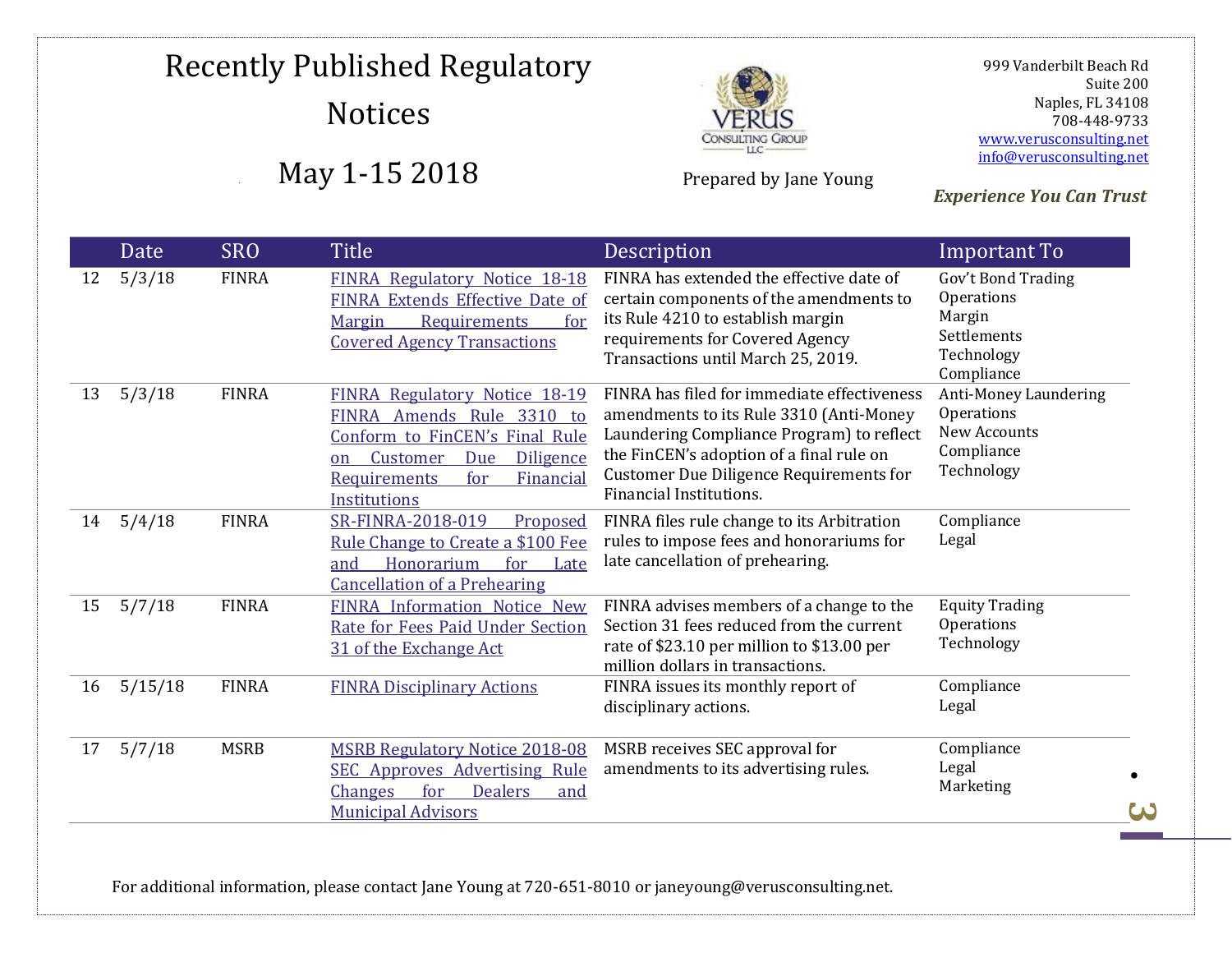

Prepared by Jane Young

 999 Vanderbilt Beach Rd Suite 200 Naples, FL 34108 708-448-9733 [www.verusconsulting.net](http://www.verusconsulting.net/) [info@verusconsulting.net](mailto:info@verusconsulting.net)

*Experience You Can Trust*

|    | Date    | <b>SRO</b>  | <b>Title</b>                                                                                                                                                                                                                    | Description                                                                                                                                                                                     | Important To                                                               |
|----|---------|-------------|---------------------------------------------------------------------------------------------------------------------------------------------------------------------------------------------------------------------------------|-------------------------------------------------------------------------------------------------------------------------------------------------------------------------------------------------|----------------------------------------------------------------------------|
| 18 | 5/7/18  | <b>MSRB</b> | SR-MSRB-2018-03 Proposed Rule<br>Change to Revise the Language of<br>Certain Administrative Rules to<br>Continue to Help Ensure that<br>They Reflect MSRB Practices and<br><b>Improve Consistency Among the</b><br><b>Rules</b> | MSRB proposes several rule changes to its<br>"A" Rules that govern the Board of<br>Directors.                                                                                                   | <b>Municipal Bond Trading</b><br>Municipal Advisory<br>Compliance<br>Legal |
| 19 | 5/8/18  | Nasdaq      | Nasdaq Equity Trader Alert 2018-<br>37 Nasdaq Updates the Handling<br>of Midpoint and Midpoint Peg<br>Post Only Orders During a Halt                                                                                            | On May 14, 2018, Nasdaq will cancel<br>midpoint orders and midpoint peg post<br>only orders restring on its book at the time<br>a trading halt in declared in a listed<br>security.             | <b>Equity Trading</b><br>Operations<br>Compliance<br>Technology            |
| 20 | 5/15/18 | Nasdaq      | Nasdag Trader Alert #2018 - 40<br>Introduce<br><b>Nasdag</b><br>Price<br>to<br>Improvement Only Option for<br>Midpoint Extended Life Orders                                                                                     | Pending SEC approval, Nasdaq plans to<br>introduce a "Price Improvement Only"<br>option for M-ELO in July 2018.                                                                                 | <b>Equity Trading</b><br>Operations<br>Compliance<br>Technology            |
| 21 | 5/9/18  | <b>NSCC</b> | <b>NSCC</b><br>Important Notice 8532<br>Mutual Fund Profile Service II -<br>Profile<br>Security<br>Web<br>and<br>Mainframe<br>Enhancements<br><b>REVISED</b>                                                                    | NSCC updates its notice related to<br>upcoming enhancements to Mutual Fund<br>Profile Service II - Profile Security Web and<br>Mainframe enhancements with the<br>addition of new Social Codes. | <b>Mutual Funds</b><br>Operations<br>Settlements<br>Technology             |
| 22 | 5/9/18  | <b>NSCC</b> | 8531<br><b>NSCC</b><br>Important<br><b>Notice</b><br>Code<br>Social<br>Enhancements<br><b>REVISED</b>                                                                                                                           | NSCC advises participants of the addition of<br>three new social codes that will be included<br>in its Mutual Fund Profile Service II<br>enhancements.                                          | <b>Mutual Funds</b><br>Operations<br>Settlements<br>Technology             |

For additional information, please contact Jane Young at 720-651-8010 or janeyoung@verusconsulting.net.

**4**